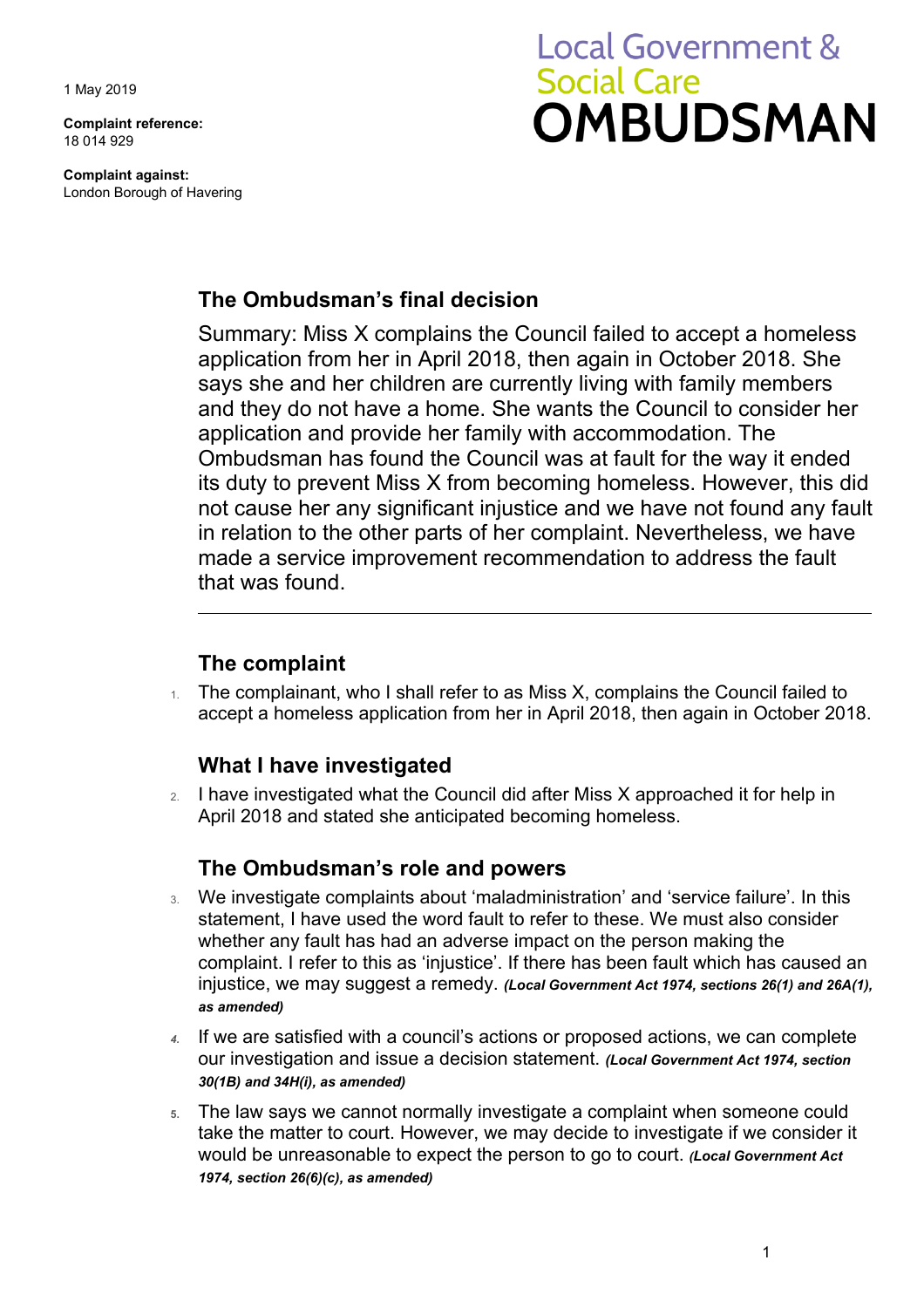# **How I considered this complaint**

6. I have:

 $\overline{a}$ 

- Read Miss X's complaint and discussed it with her.
- • Considered the Council's comments about the complaint and the supporting documents it provided.
- • Provided both parties with an opportunity to comment on the draft decision, and considered the comments made by Miss X.

# **What I found**

### **Legislation and guidance**

**The Homelessness Reduction Act 2017** 

- $7.$  The Homelessness Reduction Act 2017 came into force on 3 April 2018. It amended Part 7 of the Housing Act 1996 and placed new duties on councils to assist any eligible homeless person and to intervene at an earlier stage to try to prevent homelessness.
- 8. Under the Act, if a council is satisfied a person is threatened with homelessness within 56 days, it is under a duty to help prevent that person from becoming homeless. This is known as the prevention duty. This duty applies irrespective of whether the person may be considered intentionally homeless.
- accommodate the person. Under the duty, they must also conduct a written 9. According to the prevention duty, councils must take reasonable steps to help the person find or keep accommodation. However, this does not mean they must assessment of the person's housing needs and create a personal housing plan, ensuring this plan is kept under review.
- 10. When a council decides the prevention duty has come to an end, it must notify the person in writing. The prevention duty can only end in one of the following circumstances:
	- the council is satisfied the applicant has suitable accommodation which is likely to be available for at least six months; or
	- the council has complied with this duty for 56 days (whether or not the applicant is still homeless); or
	- the applicant has refused an offer of suitable accommodation; or
	- the applicant is no longer eligible for assistance; or
	- the applicant has withdrawn the application; or
	- the applicant has deliberately and unreasonably refused to cooperate.

**The Housing Act 1996 and acts of intentional homelessness** 

- applicants who are eligible, have a priority need, and are unintentionally 11. The Housing Act 1996 says councils have a legal duty to house homeless homeless.
- 12. If a council decides that someone is intentionally homeless, it does not have to secure accommodation for that person. The Homelessness Code of Guidance details the circumstances in which someone may no longer be classified as intentionally homeless: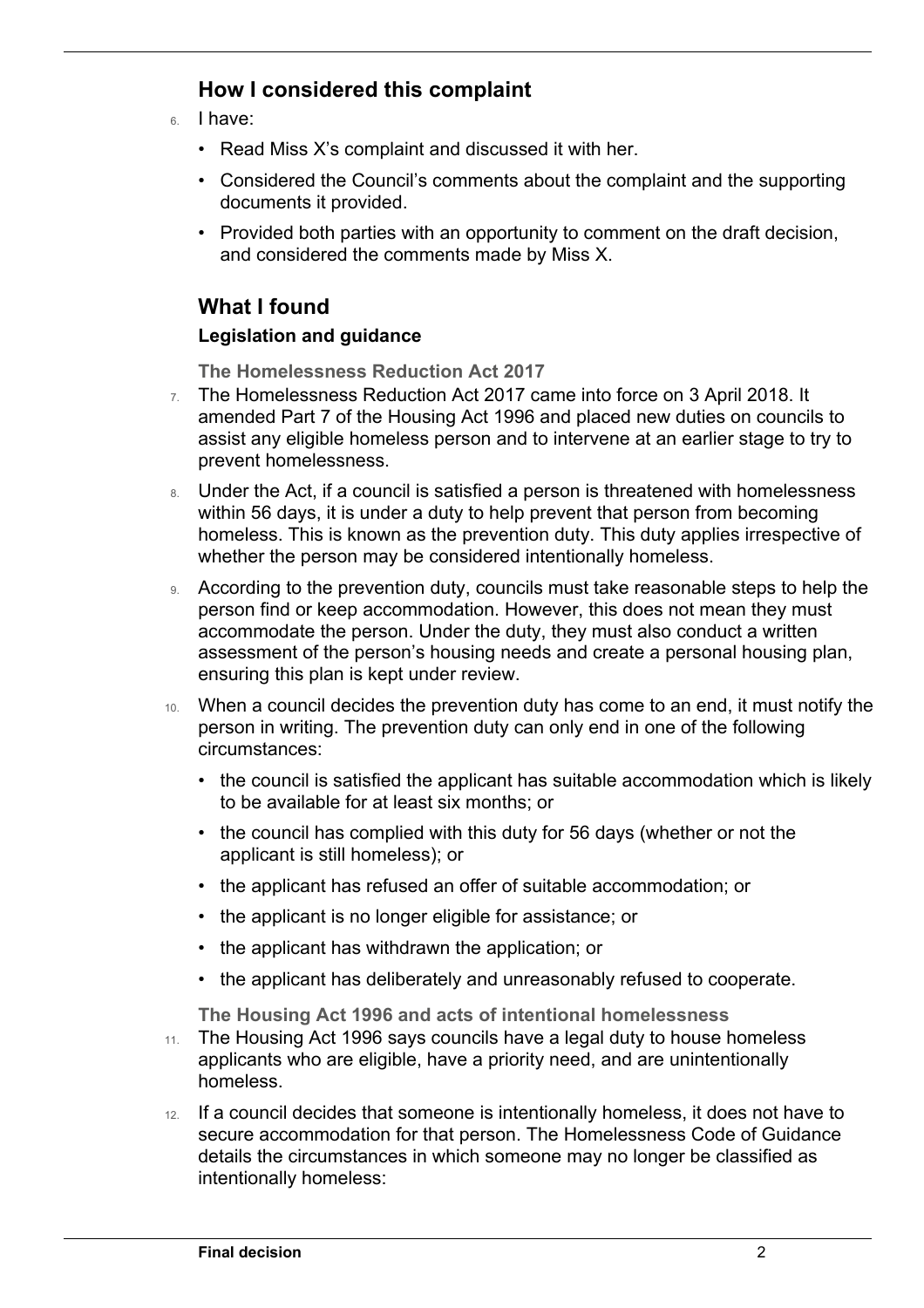*"The causal link between a deliberate act or omission and intentional*  accommodation is settled will depend on the circumstances of the case, with *homelessness is more typically broken by a period in settled accommodation which follows the intentional homelessness. Whether factors such as security of tenure and length of residence being relevant. Occupation of accommodation that was merely temporary rather than settled, for example, staying with friends on an insecure basis, may not be sufficient to break the link with the earlier intentional homelessness."* 

#### **What happened**

 $\overline{a}$ 

- 13. At the beginning of April 2017, Miss X was evicted from her home. She submitted a homeless application to the Council and it decided she had become intentionally homeless. Miss X asked the Council to review its decision.
- 14. In July 2017, the Council wrote to Miss X after it reviewed its decision. It maintained she was intentionally homeless and advised her of her right to appeal to the County Court.
- 15. Toward the end of April 2018, Miss X approached the Council and stated she anticipated becoming homeless. She said she had been staying with one of her elder daughters but could remain there no longer. The Council subsequently assessed Miss X's housing needs. It noted two of her dependent children were residing with her and her elder daughter, another two were staying with her other elder daughter, and the others were staying with her sister. It also noted this was a temporary arrangement.
- 16. After assessing Miss X's housing needs, the Council decided she was owed the prevention duty. Consequently, it gave her advice and leaflets about how to find suitable accommodation and issued her with a personalised housing plan, which it reviewed in May 2018.
- 17. In June 2018, Miss X found a property therefore the Council agreed to provide the deposit and a month's rent to help her secure it. She was unable to do this as she could not find a guarantor. She subsequently sought advice from the Council, noting her search for properties was not being successful, and it advised her to consider properties in other areas.
- 18. In mid-July 2018, Miss X submitted a housing application to the Council on behalf of her and her six children.
- property she thought was suitable. However, like before the landlord would not enter into a tenancy agreement as she could not provide a guarantor. 19. At the beginning of August 2018, Miss X notified the Council she had found a
- 20. In mid-September 2018, the Council wrote to Miss X to inform her it had approved if she wanted to be assessed for a higher band. her housing application. It noted she was in overcrowded accommodation and needed four bedrooms, stating she had been placed in the "Homeseeker" band. When she queried the Council's decision, it stated she needed to submit payslips
- would warrant it accepting a new homeless application from her. 21. At the beginning of October 2018, Miss X called the Council to discuss her homeless case. She said she had been seeking accommodation but had not found any due to not having a guarantor and many landlords not accepting benefits. Internal emails show the Council considered Miss X still to be intentionally homeless as there had not been a "material change of facts" which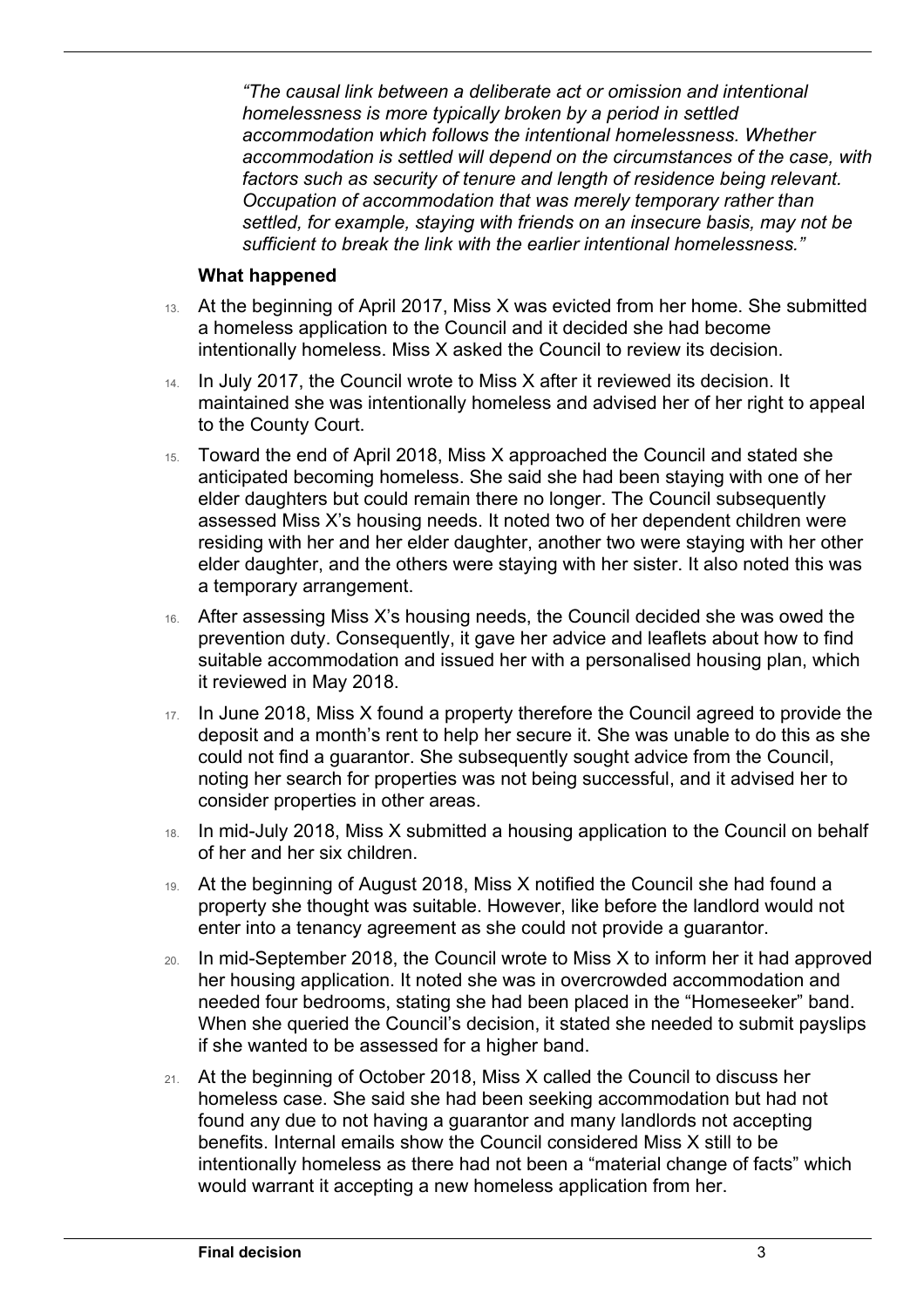- 22. A few days later, the Council confirmed it had received payslips from Miss X in support of her housing application. However, it decided she did not qualify for the Community Contribution Reward 1 (CCR1) band as she did not work 16 hours per week.
- the prevention duty because it had been unable to contact her. It said its last 23. At the end of October 2018, the Council wrote to Miss X and stated it had ended contact with her was a call at the end of June 2018 and it had no record of any further contact. It added it had left a reasonable period of time for her to establish contact and as she had not done so, it assumed she no longer needed its help. It also informed her of her right to request a review of its decision.
- 24. A few days later, Miss X contacted the Council and stated her daughter had asked her to leave her property.
- being found intentionally homeless had not changed. It confirmed it was not under 25. At the beginning of November 2018, the Council wrote to Miss X and said it would not consider a new homeless application as the circumstances which led to her a duty to make enquiries and it had closed her case.
- 26. A few days later, the Council confirmed its position during a phone call with Miss X. It also advised her that an interview she had booked to discuss her housing needs had been cancelled.
- 27. In the middle of November 2018, the Council upgraded Miss X's housing band to CCR1 after conducting further checks.
- 28. At the beginning of December 2018, Miss X complained to the Council about its decision to make her intentionally homeless in April 2017. It responded around two weeks later and did not uphold her complaint.
- the matter. Two weeks later, she asked the Council to escalate her complaint. At 29. At the beginning of January 2019, Miss X complained to the Ombudsman about the end of the month, it sent her a second stage one response again notifying her it did not uphold her complaint.
- 30. In mid-February 2019, the Chief Executive responded to Miss X's complaint at stage two. He reviewed the events which led up to her being declared intentionally homeless and those which followed. He then reviewed the approaches for assistance she had made in April and October 2018, stating the Council was correct to assert there had been "no material change of fact" in her case and thus it did not have a duty to house her.
- daughters are living with another elder daughter, and her last two dependent 31. In her complaint to the Ombudsman, Miss X states she and her six dependent children have been living with various members of her family since they were evicted from their home in April 2017. She says she and her two sons are living with one of her elder daughters. Similarly, she states two of her dependent daughters are living with her sister.
- Services (CAMHS) and feels that because of her circumstances, she and her six 32. She adds that one of her daughters suffers from mental health issues and took an overdose last year because of the family's housing issues. She also highlights that one of her sons has been referred to Child and Adolescent Mental Health dependent children should have their homeless application considered. Consequently, she wants the Council to consider her application and provide them with accommodation.

#### **Analysis**

 $\overline{a}$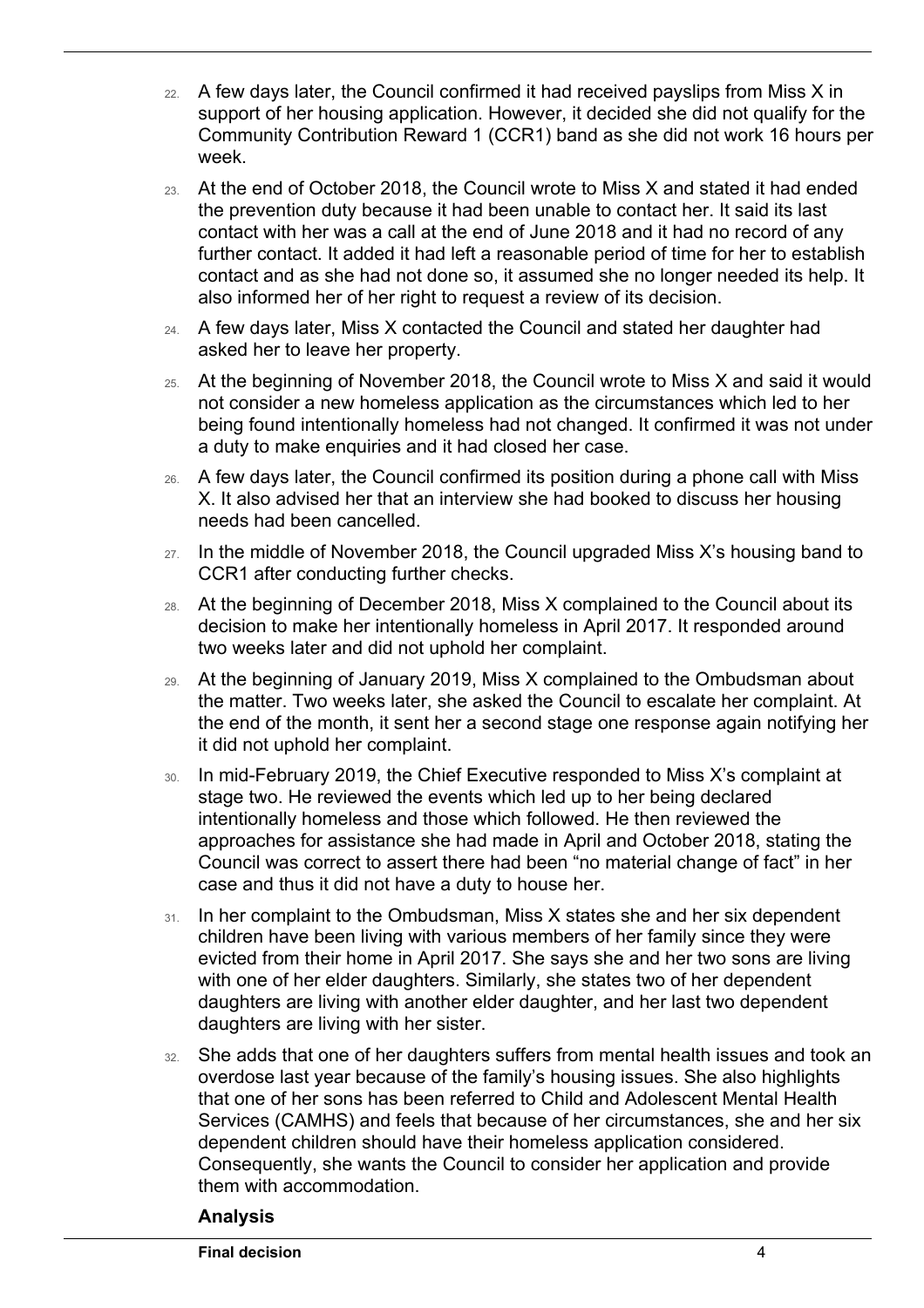- 33. When Miss X approached the Council in April 2018 and said she feared becoming homeless, it decided she was owed the prevention duty. At that point, it still considered her intentionally homeless and so did not consider whether she was eligible to be housed in temporary or permanent accommodation. Miss X feels her circumstances had changed and she should no longer have been considered intentionally homeless. She refers to a letter from her daughter's psychotherapist which supports her case.
- 34. I understand why Miss X feels this way but the guidance states the chain of intentional homelessness is usually broken "by a period in settled accommodation". It adds that settled accommodation does not include temporary arrangements such as "staying with friends on an insecure basis" and this is unlikely "to break the link with the earlier intentional homelessness." Consequently, I cannot find the Council was at fault because it considered her case then decided she was still intentionally homeless because she had not spent a period in settled accommodation.
- 35. When the Council decided Miss X was owed the prevention duty, I see it assessed her housing needs, offered her support and advice, issued her with a personalised housing plan, then reviewed that plan. Through its Find Your Own (FYO) Scheme, it also offered her funds for a deposit and a month's rent to help her secure a property. Therefore, I am content it fulfilled its duty.
- 36. However, I have found the Council was at fault for the way it ended the duty. The and thus had decided to end the duty. It said its last contact with her was a call at Miss X had visited the Council offices at the beginning of August 2018 to seek letter it sent Miss X at the end of October 2018 stated it had "lost contact" with her the end of June 2018 and it had no record of any further contact. This is incorrect. assistance through its FYO scheme, after identifying a suitable property. She also called it at the beginning of October 2018 to discuss her case. Moreover, Miss X states she attempted to contact the Council on several occasions but it did not return her calls or emails.
- Moreover, it was not then due her the relief duty as she was still living with her 37. Despite my findings, this fault did not cause Miss X any significant injustice. The Council was entitled to end the duty after 56 days at the end of June 2018, but it allowed this to continue. Moreover, when it wrote to Miss X to end the duty it informed her of her right to request a review of its decision, but she did not exercise this right. If she did, the Council could have changed its decision. sister.
- place to attempt to maintain or regain contact with applicants who have ceased Considering this, I have made a service improvement recommendation in the 38. I am concerned the Council ended the duty because it was unable to contact Miss X, yet its records do not show any instances when it attempted contact her before making its decision. Rather, it seems to have put the onus on Miss X to initiate the contact. The Code of Guidance recommends that councils put "procedures in contact", before they decide whether to end the prevention or relief duty. section which follows. The Council has accepted this recommendation.
- 39. I note that Miss X approached the Council again at the end of October 2018 and stated she anticipated becoming homeless. It decided she was still intentionally homeless as there had been no change in her circumstances. As before, I cannot find the Council was at fault as it was following the Code of Guidance.
- 40. In summary, I sympathise with Miss X's predicament and appreciate the difficulties she faces in trying to secure a new home for her and her children. But,

 $\overline{a}$